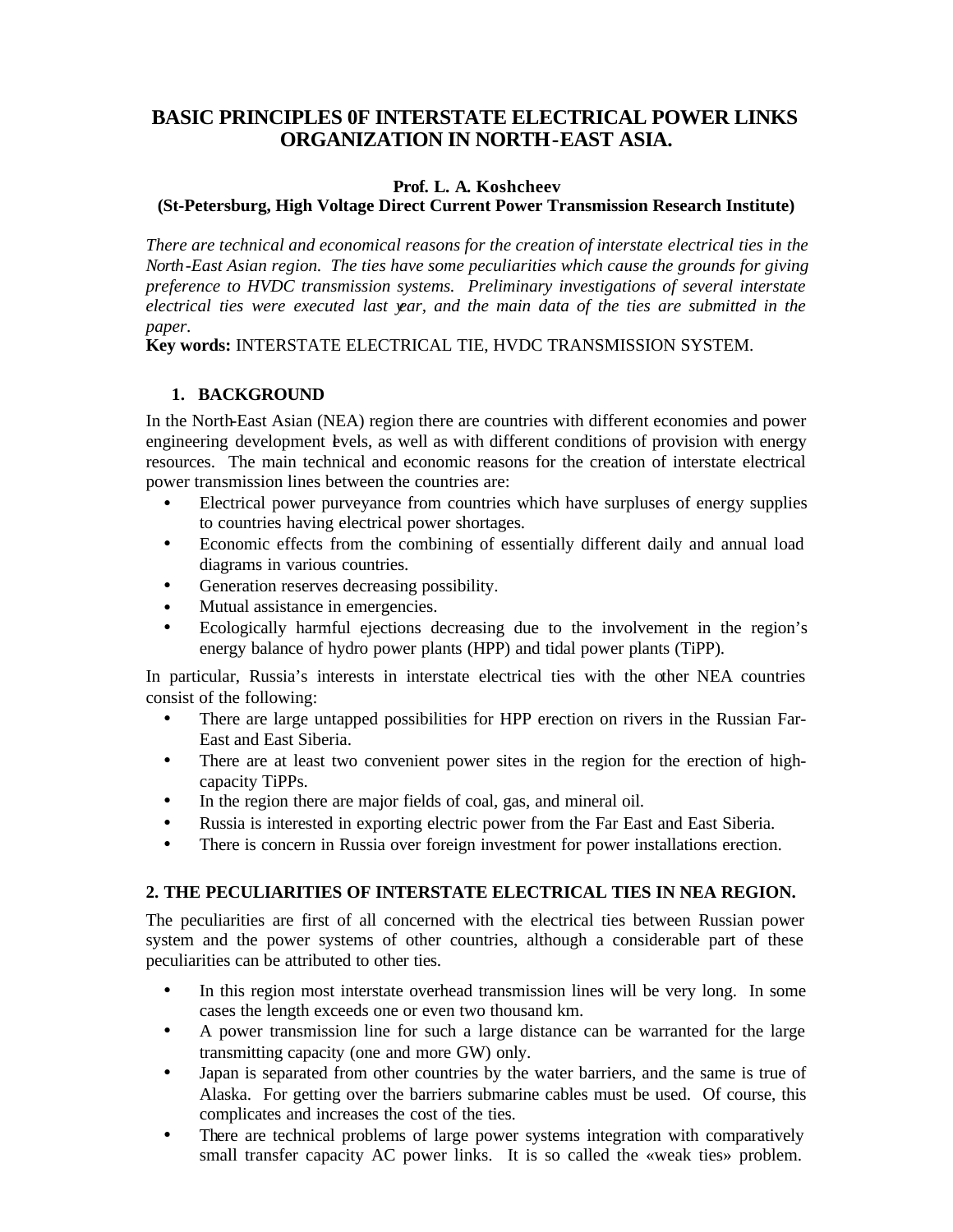Small stochastic changes of consumption in big power systems leads to large changes of power flow in the weak tie between the power systems. For guaranteed stability the AC line must sometimes have transfer capability, which can many times exceed the economically expedient transfer capability of the interstate tie.

Transfer capability of an AC tie is chosen according to special rules. For example, in terms of USA rule the transfer capability of an AC intersystem tie must not be less than 10% of the installed power of the lesser power system. By the way, that is the reason for the installation of many back-to-backs in the North American united power system.

- Various power and frequency regulating conditions in different countries' power systems, and also differences in operational control, emergency control system, language barriers, etc., cause additional difficulties for connecting the power systems of different countries.
- Differences in the frequency standards (50 and 60 Hz) exclude an opportunity to use AC lines between certain power systems.

#### **3. GROUNDS FOR GIVING PREFERENCE TO HVDC TRANSMISSION SYSTEMS.**

According to the above peculiarities of the interstate ties, High Voltage Direct Current (HVDC) transmission lines should be preferred as the basic solution for realization of the ties. This conclusion results from some special features of HVDC transmission systems.

**3.1.** It is known that HVDC overhead line is cheaper than HVAC line of the same transfer capacity, and reactive power compensation of DC lines is not required. But DC substations are more expensive than AC substations. Thus there is a length of line corresponding to equal costs of DC and AC transmission systems. This so called «critical length» corresponds to  $600 - 1000$  km (see Figure 1). The more difficult the route the less the critical length. Additional reduction of the critical length can occur in case of very high price for earth. The length of interstate transmission lines in NEA usually exceeds the critical length.

In case of using submarine cable line the critical length of a transmission system doesn't exceed 80 km.

It is necessary to mention that many specialists believe the more widespread utilization of cable lines and especially HVDC lines to be more perspective in the XXI century due to ecological reasons. Using HVDC cables, as usual, is more preferable for their laying on the sea ground [1]. Thereby the area of HVDC utilization is enlarging and simultaneously the stimulus appears for the development of the cable industry and for the perfection of high capacity HV cable technology. In the last several years impressive results in this area were obtained—as demonstrated by many of the operating sea cable lines and the much more grandiose projects in the planning or construction phase, for example the Bakun project in the South-East Asia.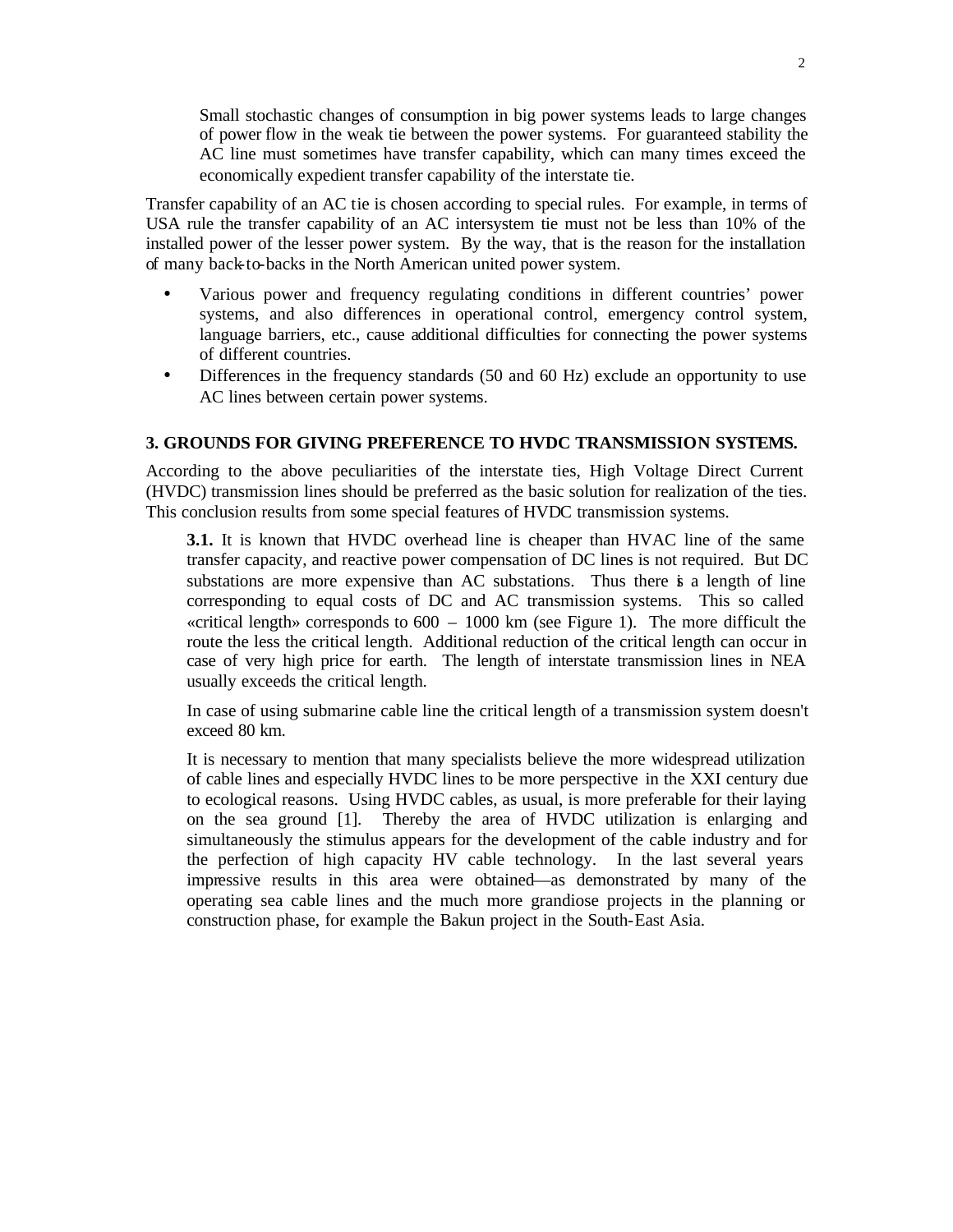

**3.2.** HVDC transmission lines have a high reliability level. Figure 2 illustrates the very favorable characteristics of availability of the biggest HVDC transmission lines from HPP Itaipu to Saint-Paulo in Brazil [2].



Fig. 2. Itaipu HVDC transmission: Availability and Reliabilty Guarantees.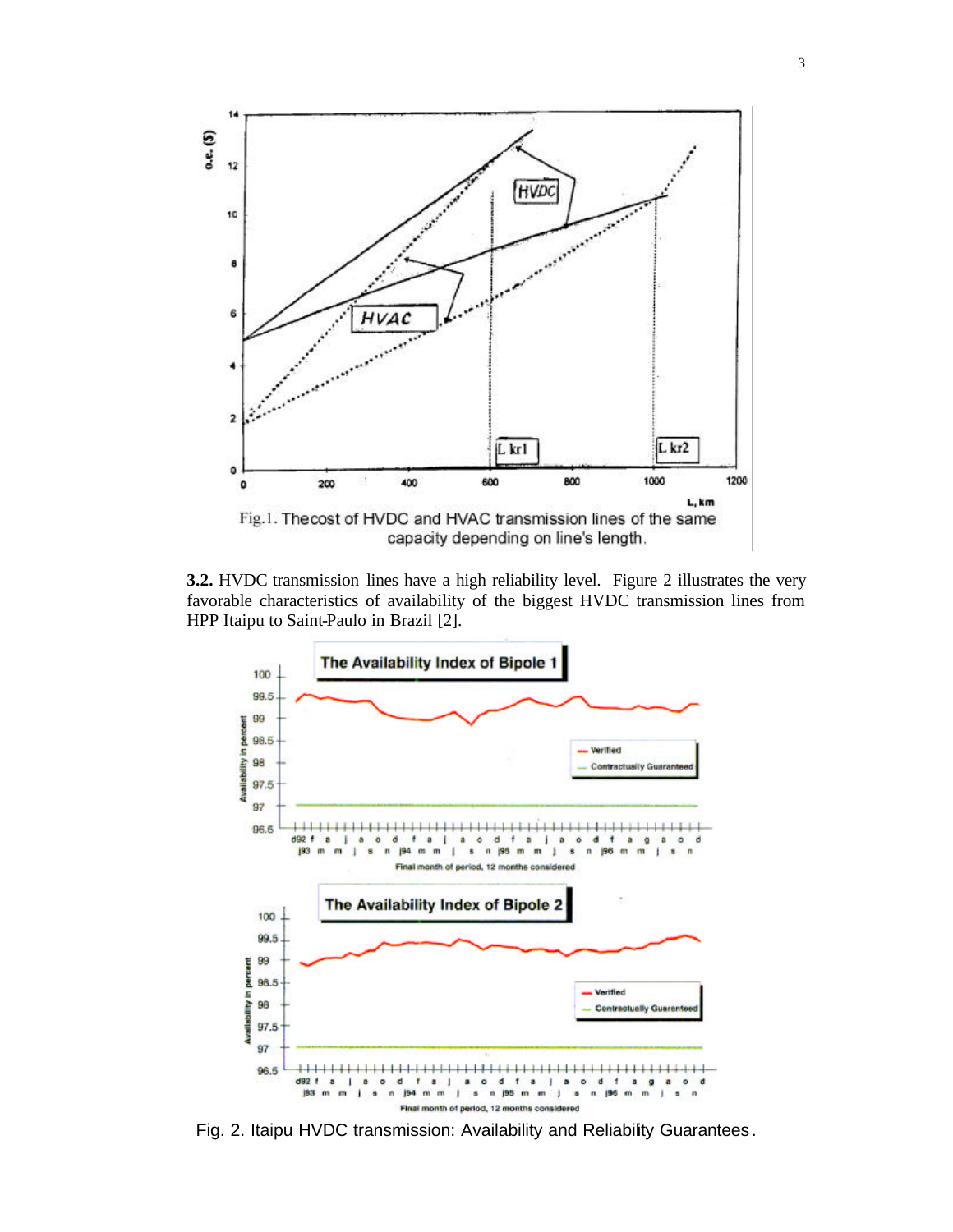The design disturbance in bipolar HVDC transmission lines is the shutdown of one pole in an emergency. Consequently, the accident rate of bipolar HVDC transmission lines corresponds to the accident rate of HVAC double -lines. After shutdown of one pole, spontaneous overloading of another pole does not occur. On the contrary, loading the pole in post-contingence can be arranged at the maximum allowable level by emergency control acting.

**3.3.** Power flow on an HVDC transmission line is set with the control systems of the converter substations, and the flow doesn't depend on the operating mode of united power systems. Thus, as distinct from HVAC ties, HVDC intersystem ties can be of arbitrarily low transfer capacity. By this means the weak tie problem can be excluded from consideration, and in each case parameters of the line can be adopted reasoning from the minimal required transfer capability to bring about projected power flows.

Thanks to the same circumstance the hardships of concordance of the different operational control systems, which exist at different power systems, are eliminated.

Emergency control systems may be simplified in large measure as well. Moreover, the fast acting control systems of HVDC transmission lines can be use d to increase the stability and reliability of the power system as a whole. The result is achieved thanks to the possibility of the fast changing power flow of the HVDC line by emergency control systems. Besides, power flow regulation can be used for damping oscillations in power systems or in parallel HVAC lines.

The emergency processes' spreading on the power systems of other countries is eliminated in the case of using HVDC transmission systems. It is very important because the need for coordination of the different emergency control systems is excluded. Each emergency control system can act within the scope of its power system only.

The exclusion of the weak tie problem and the prevention of emergency developments on nearby power systems are the main essential stimuli for separating large power systems into several non-synchronous parts. As an example, such power systems' structure can serve the power systems of North America, China, and India. In particular, the quickly growing Indian power system is being constructed according to the major plan in the way of several regional power systems interconnected with HVDC transmission lines and back-to-backs with centralized control of these HVDC elements [3].

It is known that HVDC can be joined to power systems without increasing the short circuit current level at the point of connection. Hence, the commutation apparatus need not be changed.

**3.4.** HVDC transmission systems have several ecological advantages, which finally appear in an average 1.5 times lower territory taking in comparison with the territory required for HVAC transmission lines.

This is evident from Figure 3, which is borrowed from the feasibility study of an HVDC transmission system for Russia-Belorussia -Poland-Germany.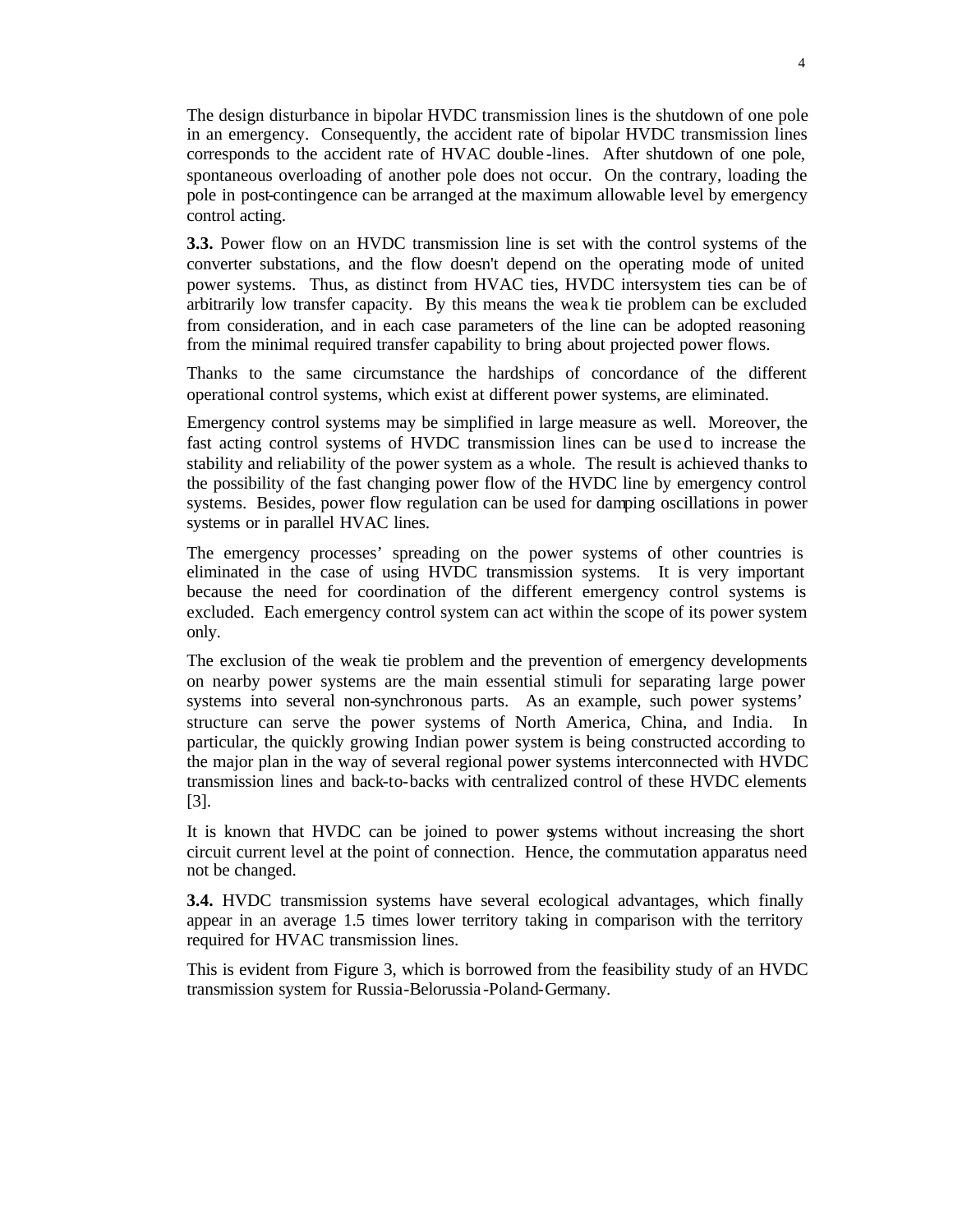

Fig. 3. Comparison of 750kV, 380kV and +500kv towers for 4GW transmission line

**3.5.** Modern HVDC transmission lines can be realized with several terminals. These are called multiterminal HVDC transmission systems. So far only several multiterminal systems function. This is an active area of research. For instance, ABB Corp. achieved much success in the area on the basis of a new technology called «Light technology» [4,5]. Now Light technology is applied to rather small HVDC transmission systems, but there is good reason to believe that this or other technologies permit improvement of the technical and economic characteristics of multiterminal HVDC systems. Such systems may be in some cases used in the NEA region for connecting several power systems, for example, the power systems of Russia, North Korea, and South Korea.

**3.6.** At last, specific features of DC power transmission system can be used in some special cases. For example, distant HPPs and TiPPs can operate with variable rotation speeds through HVDC transmission system. This allows these systems to obtain an economic effect. In particular, HPPs and TiPPs are used more effectively during storage reservoir fill up and at drastic variable pressure on TiPPs. Working wheels of HPP water-turbines do not need to be changed as long as the storage reservoir is filled up, and simpler and cheaper TiPP turbines can be used.

This is one more beneficial property of a DC system, which can be used in the NEA region, because there are several remote power sets for HPPs and TiPPs in the Russian Far-East and East Siberia. These power sets are located far from consumption centers, and energy from the future power plants can be used completely for distant transportation, in particular to abroad.

**3.7.** Together with HVDC advantages, in comparison with HVAC transmission systems, some essential disadvantages exist, which we have to consider when we choose the way for power transmission. To the disadvantages of modern HVDC transmission systems the following can be attributed:

− Converter substations are more complex than HVAC substations. And the question is not only in additional converting equipment but also in more complicated control and regulating systems. The necessity of further complication of automatic control systems appears in the case of multiterminal HVDC transmission system construction, because, in this case, based on the modern principles of such systems'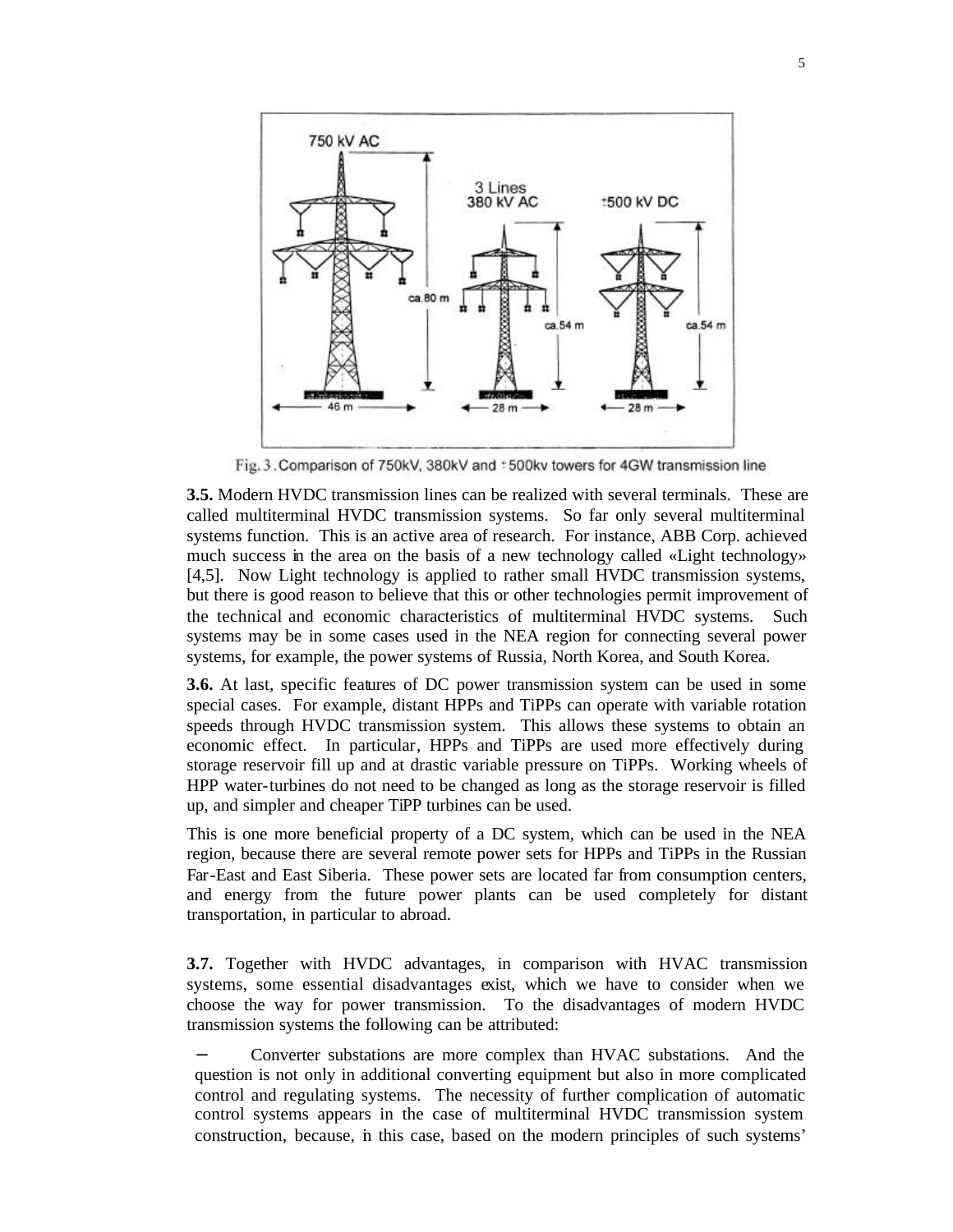construction, we have to provide the coordinative controlling of operating conditions of all multiterminal HVDC converting substations. Such controlling is concerned with not only algorithms' complication but also makes a demand for telecommunication systems.

Nowadays HVDC transmission systems are used successfully only with fulfillment of several demands in the ways AC systems join to HVDC systems. In particular, the stable HVDC transmission system operation is guaranteed only when the ratio between short circuit power on the AC buses of inverter substations and this substation's capacity (so called short circuit ratio, SCR) is not lower than 3. If this ratio is between 2 and 3, it is necessary to pay special attention to the regulating system. If the ratio is lower then 2, then it is practically impossible to provide for stable operation of the HVDC system.

A modern converter substation generates current and voltage harmonics. Besides, the conversion process is accompanied by reactive power consumption. Usually it is assumed that for harmonics filtering and reactive power compensation it is necessary to install filter-compensation units and reactive power compensation units consuming  $0.5 - 0.6$  of total converter substation capacity. Moreover, in some cases such units have to be regulating compensators (SVC or SC) and filtering units with automatic resonance circuit adjustment.

During short circuits in the AC power systems close to the HVDC substations, power faults in the HVDC transmission system take place for the duration of the short circuit. Most sensitive to the voltage decrease and distortion on the AC buses are the inverter substations. During short circuits of the inverters' AC buses a full HVDC transmission system power fault can be caused by forward sequence voltage decreasing by 50% and sometimes more than 50%. The power fault due to short circuits of the rectifier's AC buses is usually proportional to the forward sequence voltage decrease.

There is another limitation concerned with short circuits in the AC system. This limitation can be essential during multiterminal HVDC (MTDC) transmission system construction. The question is in the limitation of minimal capacity of MTDC substations. The minimal capacity according to the thermal stability at short circuits must not be lower than  $10 - 15\%$  of the sum of all the substations' capacities. This means that the number of substations of a modern multiterminal HVDC transmission system has to be no larger than  $6 - 8$ , and large differences in their capacities is not allowed. The larger the number of substations, the smaller the differences in their capacities.

Taking into account all these considerations one can conclude that based on modern techniques it is practically impossible to construct an HVDC transmission system with more than 5 substations.

The high frequency constituents in direct current can cause radio noise in communications lines which are situated near the HVDC transmission line. To prevent this it is necessary to install on HVDC transmission lines rather expensive special filters. In the last years these so-called active filters were developed. Use of such filters allows one to decrease the installed capacity of filter devices and correspondingly the cost of filter units as a whole.

− Among HVDC transmission system disadvantages one usually includes current return via the ground, in the case of monopole HVDC transmission systems, or nonsymmetrical operating conditions in the case of bipolar HVDC transmission lines (for example, during an emergency outage of one pole). The operating grounding of HVDC transmission constitutes a rather complex and expensive installation, providing a reliable and permanent contact for current going from the grounding device to the earth and eliminating the possible appearance of the dangerous «step voltage». The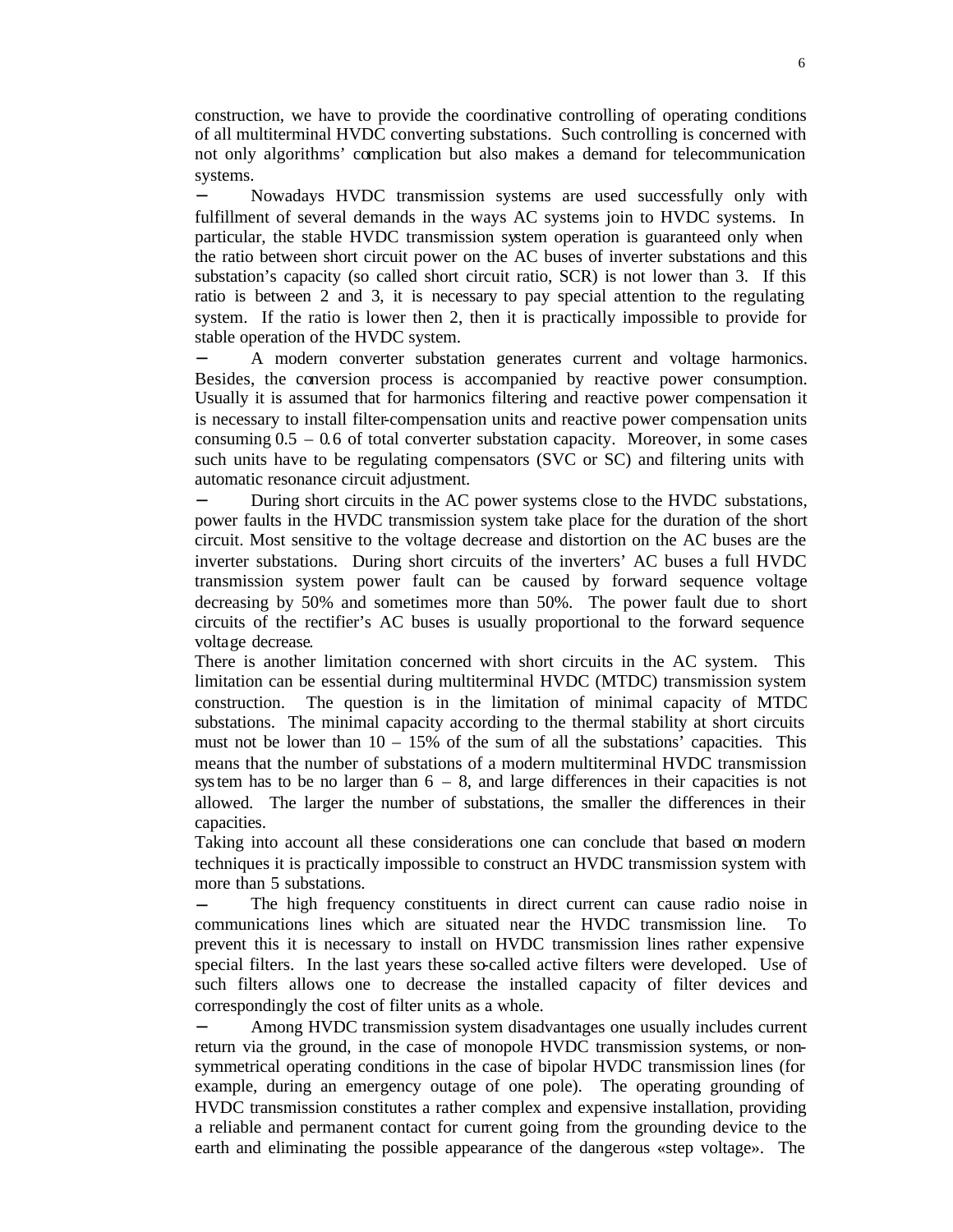continuous current passing through the earth can cause the electrocorrosion of underground metal installations, mainly pipelines. This impact depends on the grounding device construction, the current value and the carrying term of this current, and the distance from the pipeline or other corrosive installation to the grounding device.

Some of the disadvantages can be eliminated with the use of new technologies.

In particular, disadvantages such as the impossibility of operating with low SCR, complete power fault of the HVDC transmission system during short circuits in the AC power system, and reactive power consumption can be eliminated completely or mostly with the utilization of turn-off thyristors. There are still no grounds for the assertion that all the technical questions of converters based on such thyristors for high capacity HVDC transmission construction have been solved.

However, in several research centers work in the direction of the perfection of highcapacity turn-off thyristors and also in the direction of new types of converter devices for high capacity HVDC transmission is being carried out successfully.

There is ground for the hope that utilization of turn-off thyristors and new circuit design will cause the elimination of limitations on the number of substations in the MTDC transmission system.

There are several new techniques for the perfection of grounding devices, providing for decreased electrocorrosion impacts and formation of so-called «metal return,» which excludes the working current from flowing through the ground.

The development of other techniques for HVDC technology perfection is being carried out.

One can recall that the first HVDC transmissions (Kashira-Moscow in USSR and to Gotland Island in Sweden) appeared only after the Second World War. During these years HVDC technology has developed a lot: the utilization of mercury-arc valves was completely rejected, converting blocks are used on the full voltage of the HVDC transmission line, the possibility of MTDC transmission systems was demonstrated, and so on. Undoubtedly, this technique follows developing perspectives.

However, even with modern techniques, the advantages of HVDC transmission over HVAC transmission for the solution of many tasks are undoubted. HVDC transmission systems have to be proffered for the construction of a major part of the proposed interstate power links in NEA region.

#### **4. ECONOMIC CHARACTERISTICS OF HVDC TRANSMISSION SYSTEMS.**

**4.1.** Investments in overhead lines depend on different conditions of the line route. For example, per unit cost of 1 km of bipolar HVDC line  $(\pm 400-600)$  kV, 3 GW is conventionally estimated at \$0.22-0.45 million/km. The unit cost for HVDC transmission line is 20-30% lower than the unit cost for HVAC transmission line of equal transfer capacity.

The price can significantly increase if the routs runs across a heavily populated area or preserved area. In such cases the HVDC overheard line has additional advantage as compared with HVAC overheard line. Moreover, cable line may be competitive with overhead line in terms of capital costs, and HVDC line has received further advantages in these cases. In parallel with the increase in cost, difficulty in obtaining the authorities' solution for the allotment of physical space also increase. This is an additional reason for using HVDC overhead line or cable line.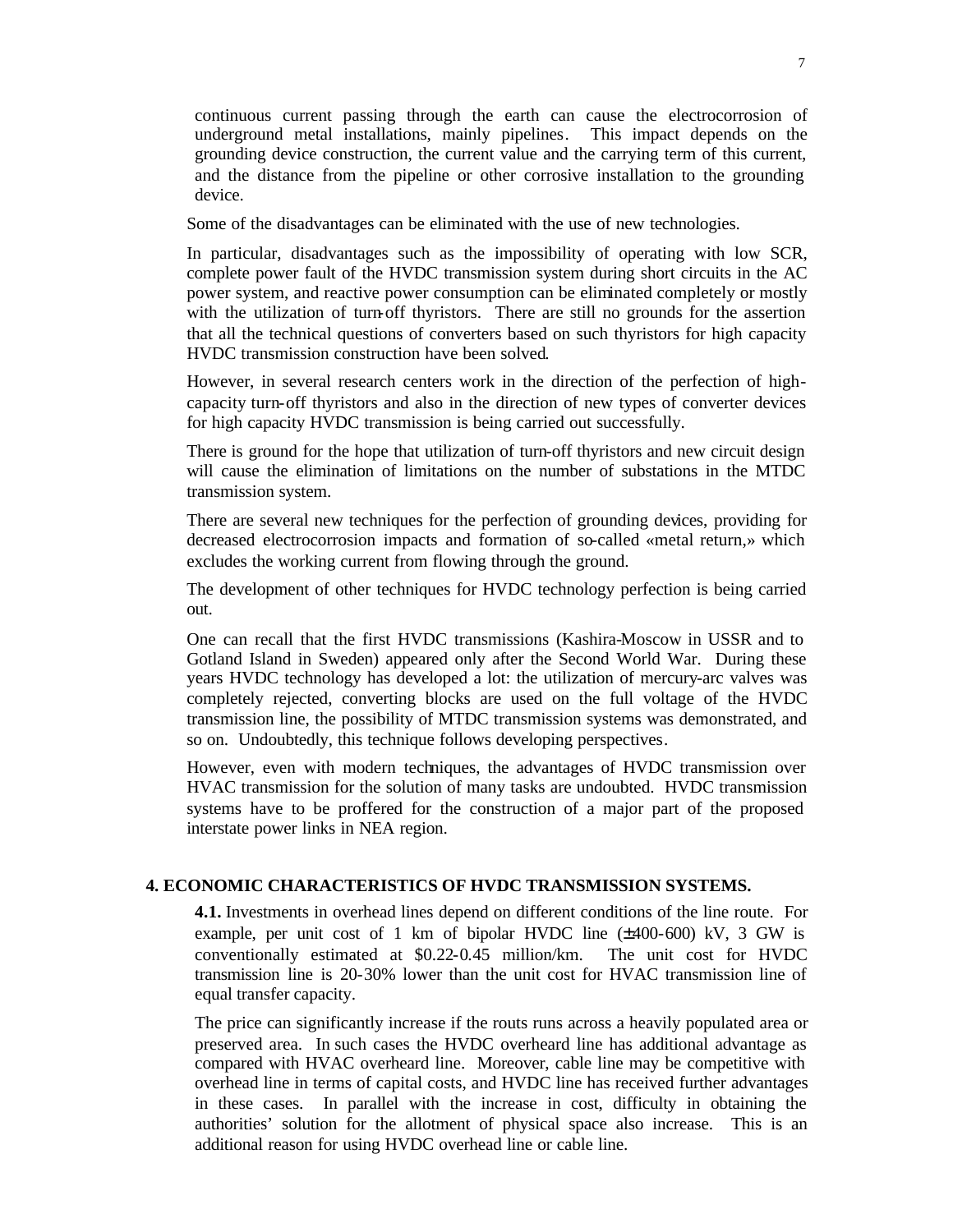Capital costs of HVDC cable line is dictated by many circumstances, including voltage and capacity of the cable line, route conditions, etc. The per unit cost of 1 km of HVDC submarine cable can be very roughly estimated at \$1 million/GW.

**4.2.** The per unit cost of 1 kW of HVDC converter substation depends on the installed capacity (transfer capacity) of the HVDC transmission system and, to a lesser degree, the location of the substation.

Dr. Hingorani (EPRI, USA) submitted in [6] a relationship between the cost of two converter substations and the transfer capacity of HVDC transmission line (Figure 4). His evaluation is close to the evaluations of other authors.



transmission capacity, by N. Hingorani

In the following table are given the substation unit costs and components of the cost by Denis Woodford [7].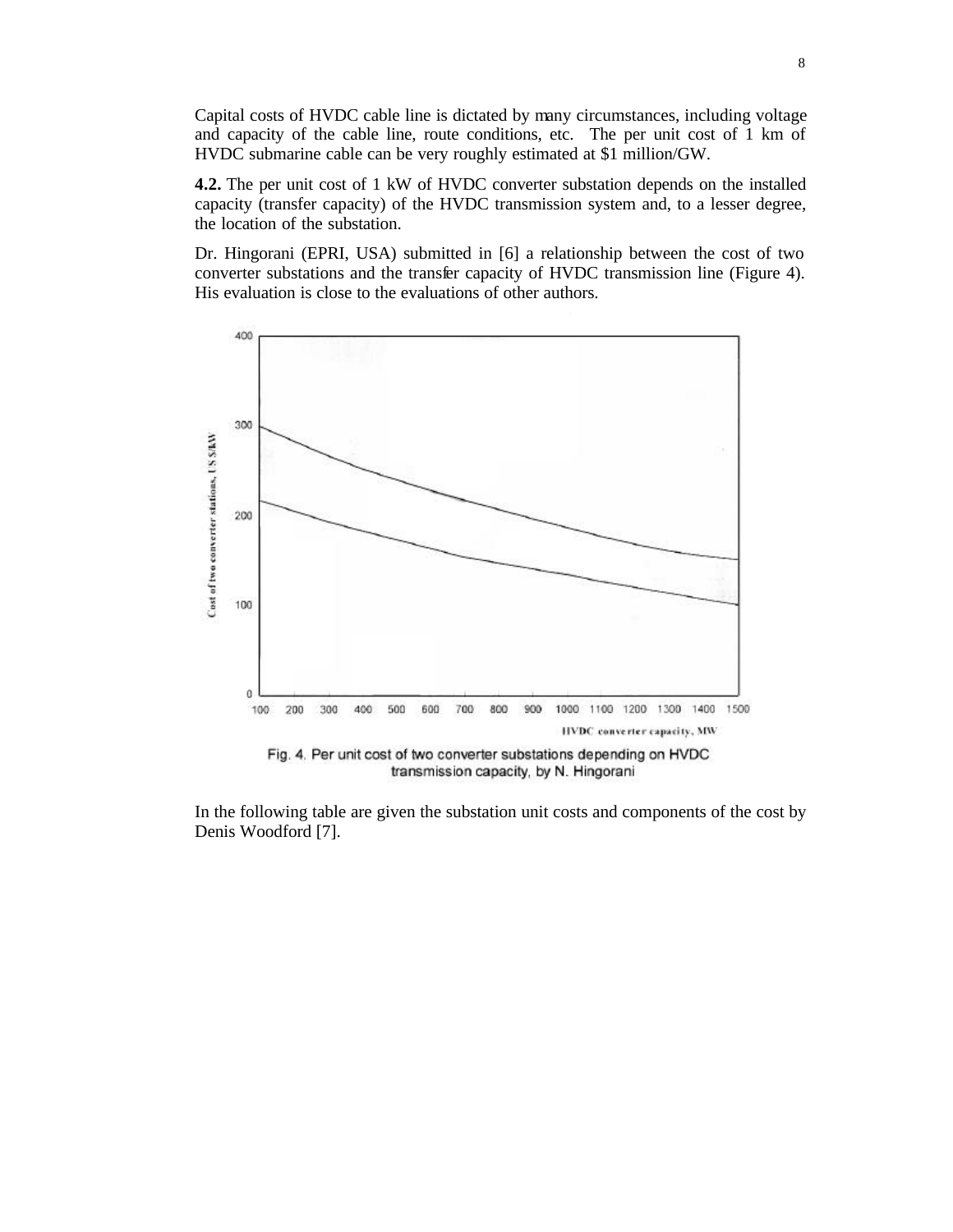| Two converter terminal packages      | \$110 - 150/KW |
|--------------------------------------|----------------|
| <b>Including:</b>                    |                |
| Converter valves system              | 21.7%          |
| Converter transformers               | 22.0%          |
| DC switchyard                        | 6.0%           |
| AC switchyard                        | 9.3%           |
| Control, protection, & communication | 7.7%           |
| Civil works                          | 13.7%          |
| Auxiliary power                      | 2.3%           |
| Project administration               | 17.3%          |

Table 1 Unit cost and components of cost for the  $\pm$  500 kV, 3 GW. converter terminals.

It should be remarked that no account has been taken in this table of the means for reactive power compensation at the substations. The cost of these means depends in very large measure on the local conditions and an average makes no sense. In some cases cost of the means of reactive power compensation can amount to 15 - 20% of the total cost of a substation.

**4.3.** So far we were dealing with capital costs. But the cost of transmitting energy is very important for economic estimation of the expediency of a transmission system or an intersystem tie. Very roughly, the direct cost of transmitting 1 kWh with an overhead line HVDC transmission system is

 $P = [0.3 + (0.2 + 0.6) \cdot L_{o.1}]$  cents/kWh;

And for a cable line is

 $P = [0.3 + (1.5 \div 2) \cdot L_{c} ]$  cents/kWh

Where  $L_{0.1}$  and  $L_{c.1}$  are the lengths of the overhead and cable transmission lines, respectively, in thousands of km.

For example, if we have a 1000 km HVDC transmission line, cost of transmitting 1 kWh is from 0.5 to 0.9 cents for an overhead line and from 1.8 to 2.3 cents in case of a cable line. These costs can be justified only with differences in electrical energy costs in sending and receiving power systems.

This is very rough estimate in which are represented only direct investment and maintenance expenditures including losses and depreciation (8% per year). The estimate can be used only in the first stage of the feasibility study. But the estimate does provide a rough idea of the advisability of the tie.

**4.4.** All of the preceding is concerned with transportation facilities of the transmission line.

However, system effects have to be taken into consideration along with the electric power transportation in the feasibility study of each intersystem electrical tie.

Part of the effects can be economically estimated directly, for instance combination of the consumption curve and reduction of the reserves in the united power systems. But mutual assistance in emergencies, increasing stability and reliability, reduction of carbon dioxide emission, etc, are difficult to value. At the same time real benefits from these effects may be no less than from the previous.

Feasibility study of an international tie involves additional difficulties, because account must be taken of different rules and standards, political relations, and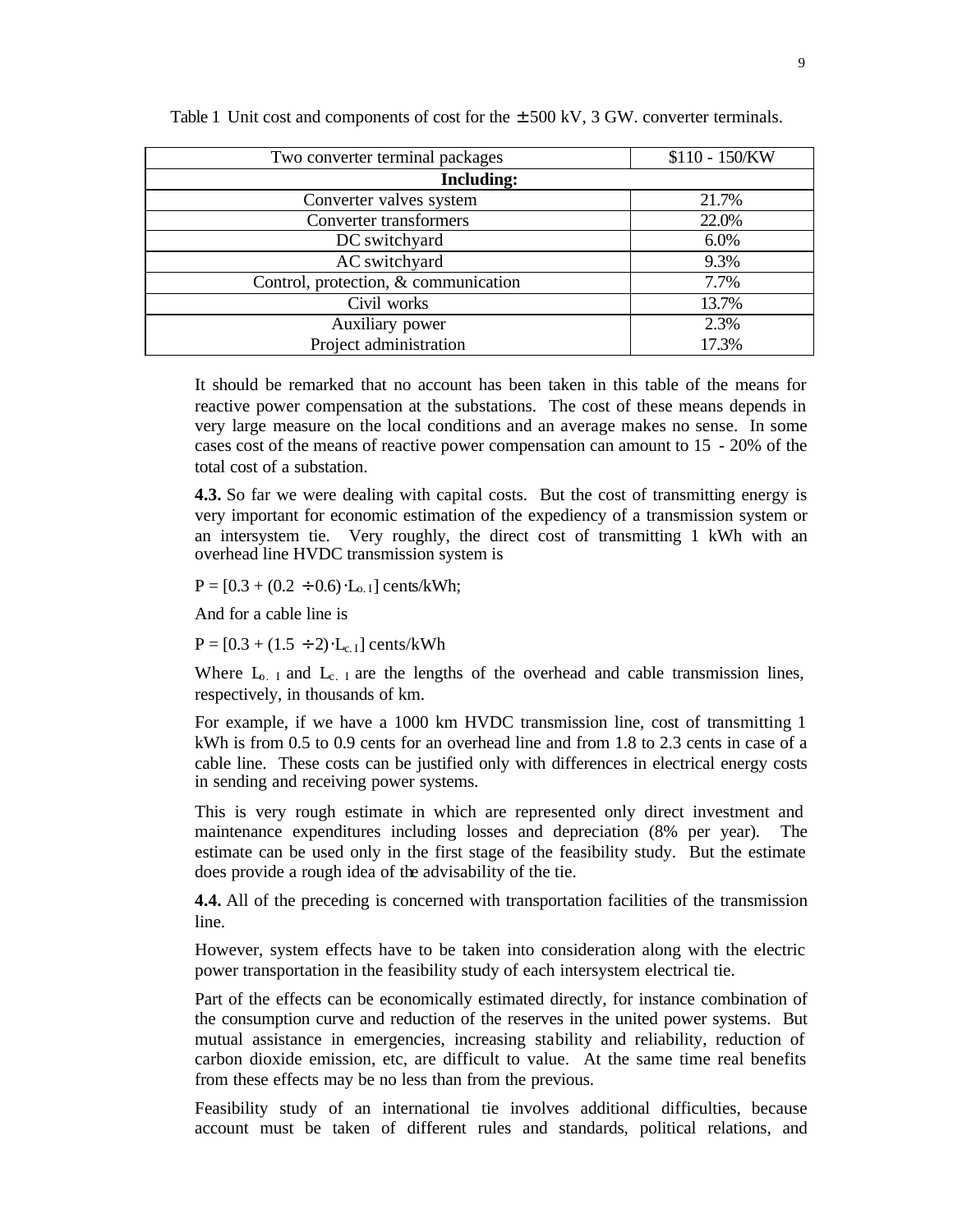perspective of the development. At the same time, interstate electrical ties may be a factor in developing the economic and political relations of the countries.

#### **4.5. Final Short Remark.**

In spite of generally accepted opinion, electric power transmission in several cases has economic advantages over gas transporting.

Figure 5 from [8] demonstrates the relationship between prices (or transmitting costs) and transmitting power for a gas pipeline and an HVDC power transmission line. By this is meant gas or electrical power transport for 600 km.



Fig.5. Gas pipeline vs HVDC transmission line. Transportation cost of equivalent delivered energy vs energy quantity

It follows from these diagrams that within the scope of real capacity for electrical power transmission line an HVDC line has economic advantages over a gas pipeline. Of course, if a pipeline is not used exclusively for power plants but for combined functions (for chemical industry, transport, and so on), a pipeline has advantages over an electrical line.

#### **5. INTERSTATE POWER TRANSMISSION LINES EXAMPLES.**

The following examples of possible interstate ties are considered:

- Power transmission from Russia to Japan in two variants (from specialized combinedcycle thermal power plant (TPP) on Sakhalin island; and from HPPs in South Yakutia through Sakhalin).
- From Russia to China through Mongolian territory.
- So-called «HVDC bus» from Siberia to the Russian Far East.
- From Russia to the USA.

These examples are submitted because the author of the paper participated in studying the projects. It must be noted that the projects were done at the stage of pre-feasibility study and that no decisions concerning further elaboration of the projects have been made. The interstate tie between Russia and China was more elaborated than the others. But no decision for further work on this project has been made either.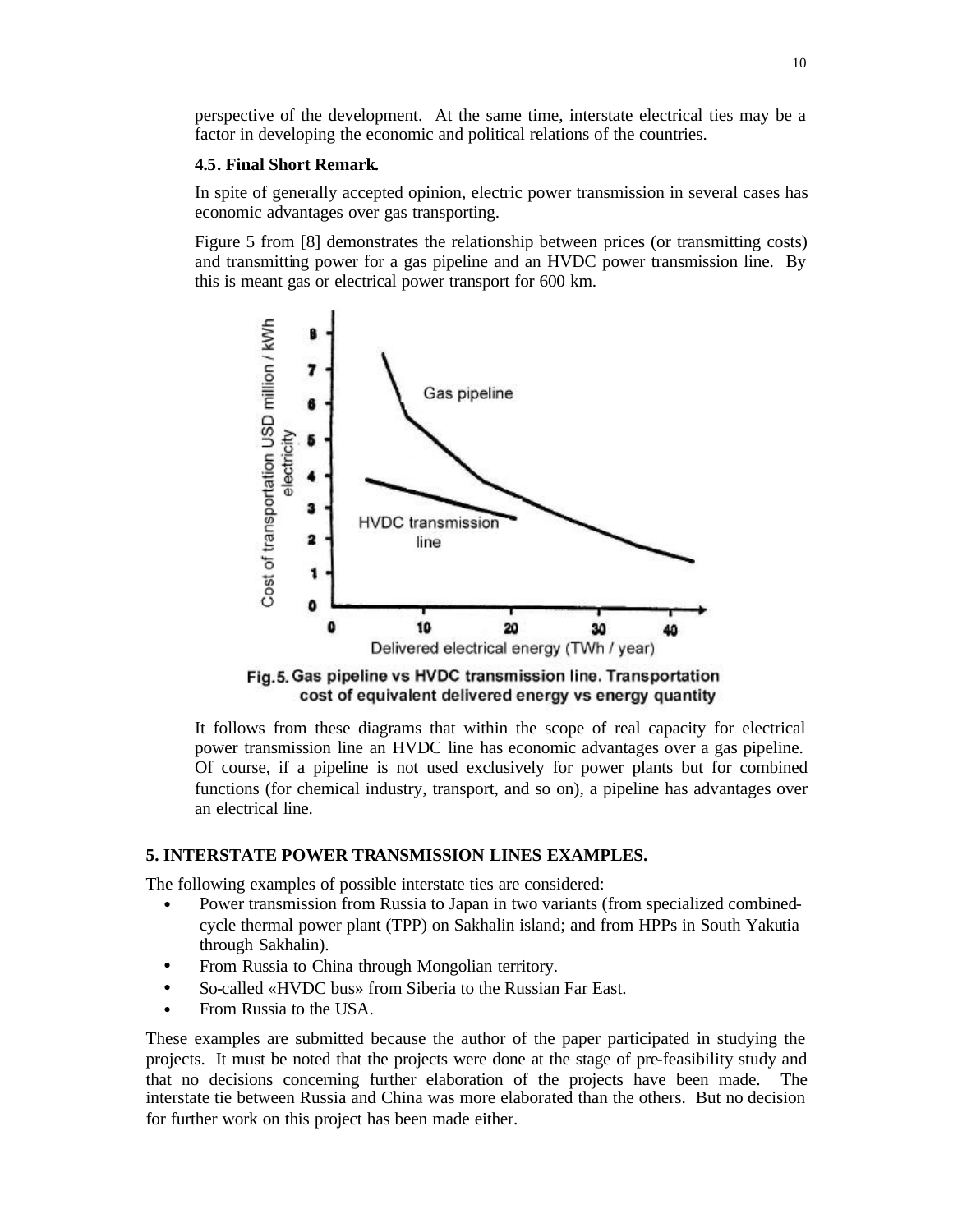# **5.1. Russia - Japan Power Transmission Systems.**

What are the main reasons for the Russia — Japan electric tie?

### For Japan:

- Forecasts of a growing demand for electric power.
- Diversification of energy supply sources.
- Reduction of carbon dioxide emissions.

### For the Russian Federation:

- Development of the economy and infrastructure of the region, including creation of new jobs.
- Steady inflow of hard currency to the federal and regional budgets.
- Enhanced reliability of electric power supply to consumers on Sakhalin island.
- Improvement of Russia's export structure.

# For both countries:

- Mutual assistance in emergencies and achievement of other system effects.
- Development and application of the achievements of science and new technology to production of new equipment and long-distance electrical transmission systems.

**The first version of the Russia-Japan interstate tie** represents a transmission system from the/a specialized combined-cycle thermal power plant (TPP) on Sakhalin Island to power systems on Honshu and Hokkaido (Figure 6).



Figure 6. Transmission System from Sakhalin to Hokkaido and Honshu

Type of system 1,800 km multiterminal HVDC transmission with two bipolar overhead lines, four submarine cables (two bipolar lines), and three converter stations. Fundamental scheme of the system is shown in Figure 7.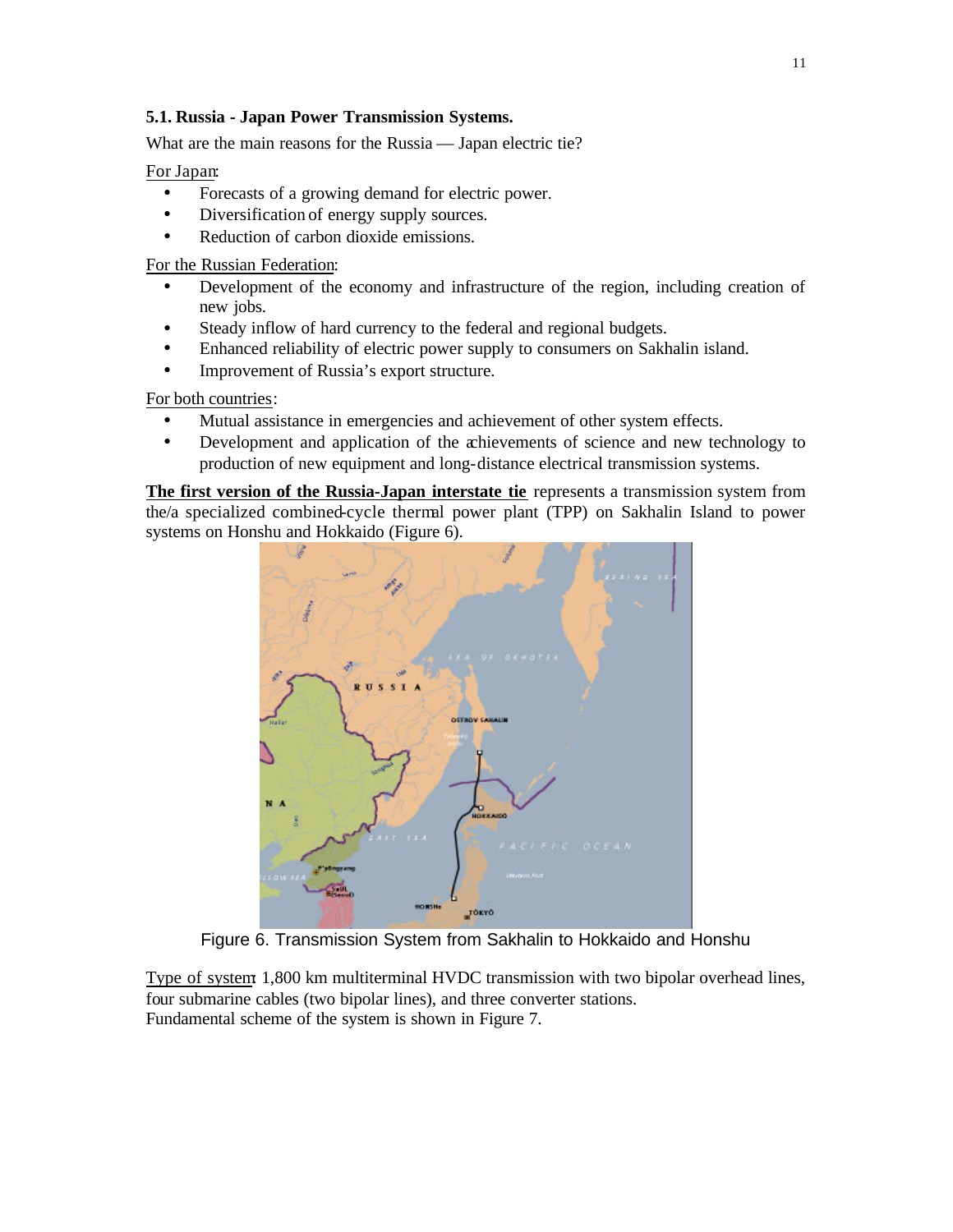

Fig. 7. The fundamental scheme and the major objects of Sakhalin-Japan Power Bridge

Some details of the main components of the system are cited below.

Converter stations are formed on the basis of twelve-phase conversion by converter units for pole voltage of 600 kV, with the most up-to-date regulation and control facilities for multiterminal HVDC transmission systems.

The Sakhalin Island station's capacity is 4,000 MW (four 1,000 MW units); the Hokkaido station's capacity is 1,000 MW (two 500 MW units); and the Honshu station's capacity is 3,000 MW (two 500 MW units and two 1.000 MW units).

DC overhead line is used on Sakhalin Island only.

Two bipolar lines run from the middle part of Sakhalin Island, where the place for TPP was fixed, to the southern extremity of Sakhalin Island.

Voltage of the line is ±600 kV, length 400 km, capacity 2,000 MW per bipolar line.

Bundle conductor: 4 x ACSR 800/105; insulators: 300 kN long-rod units.

Towers: guyed single-post intermediate towers. There is the possibility to install them by helicopter. The last is important, because the line runs on a mountain chain.

Submarine cable section has a length of 1400 km.

Route: from the southern extremity of Sakhalin to the Kashiwazaki area (Honshu) with an extra exit to the shore near Sapporo (Honshu).

Maximum depth of cable laying is 1,000 m.

Transfer capacity: 1000 MW for each of four submarine cables.

**The second version of the Russia-Japan interstate tie** represents an HVDC multiterminal transmission system from several HPPs on the tributaries of the Lena river in Southern Jakutia to Japan through Sakhalin Island, with an intermediate connection to the Khabarovsk power system (Figure 8). On the first stage the system will have a transfer capacity of 5,000 MW, and on the second stage 10,000 MW. Besides three basic substations, one or two additional terminals can be created on Sakhalin Island.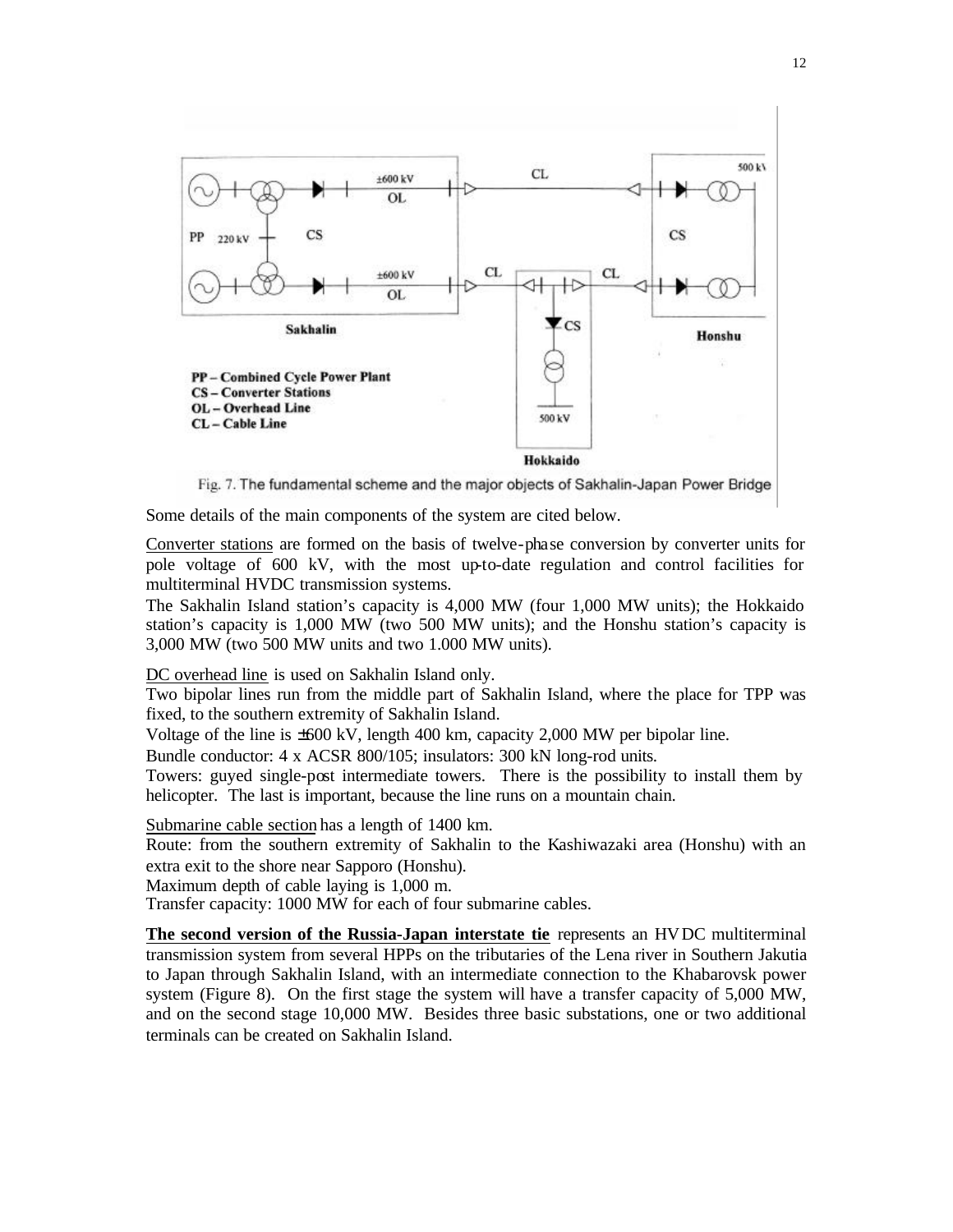

Figure 8. Transmission system from HPPs in Southern Jakutia to Japan

The voltage of the system is  $\pm 750$  kV (this class of voltage was elaborated for the HVDC transmission line from Kazakhstan to the Center of Russia). Two bipolar overhead lines will have a length of 2,800 km and a capacity of 5,000 MW each.

As distinct from previous versions, cable line is used in this system for the crossing of straits only.

Capacity of basic substations: 5,000 MW in Jakutia and Khabarovsk areas, 10,000 MW in Japan.

If the previous version of the Russia to Japan interstate electrical tie is consid ered as a line for transportation of electrical energy from a special power plant to Japan only, the second version of the Russia - Japan interstate tie is intended for receipt of system effects too; in particular, for mutual smoothing out of power plants' load curves.

#### **5.2. Russia - China Power Transmission Line.**

This interstate tie represents an HVDC power transmission line from the Angara River area through Mongolia to China, near Beijing (Figure 9).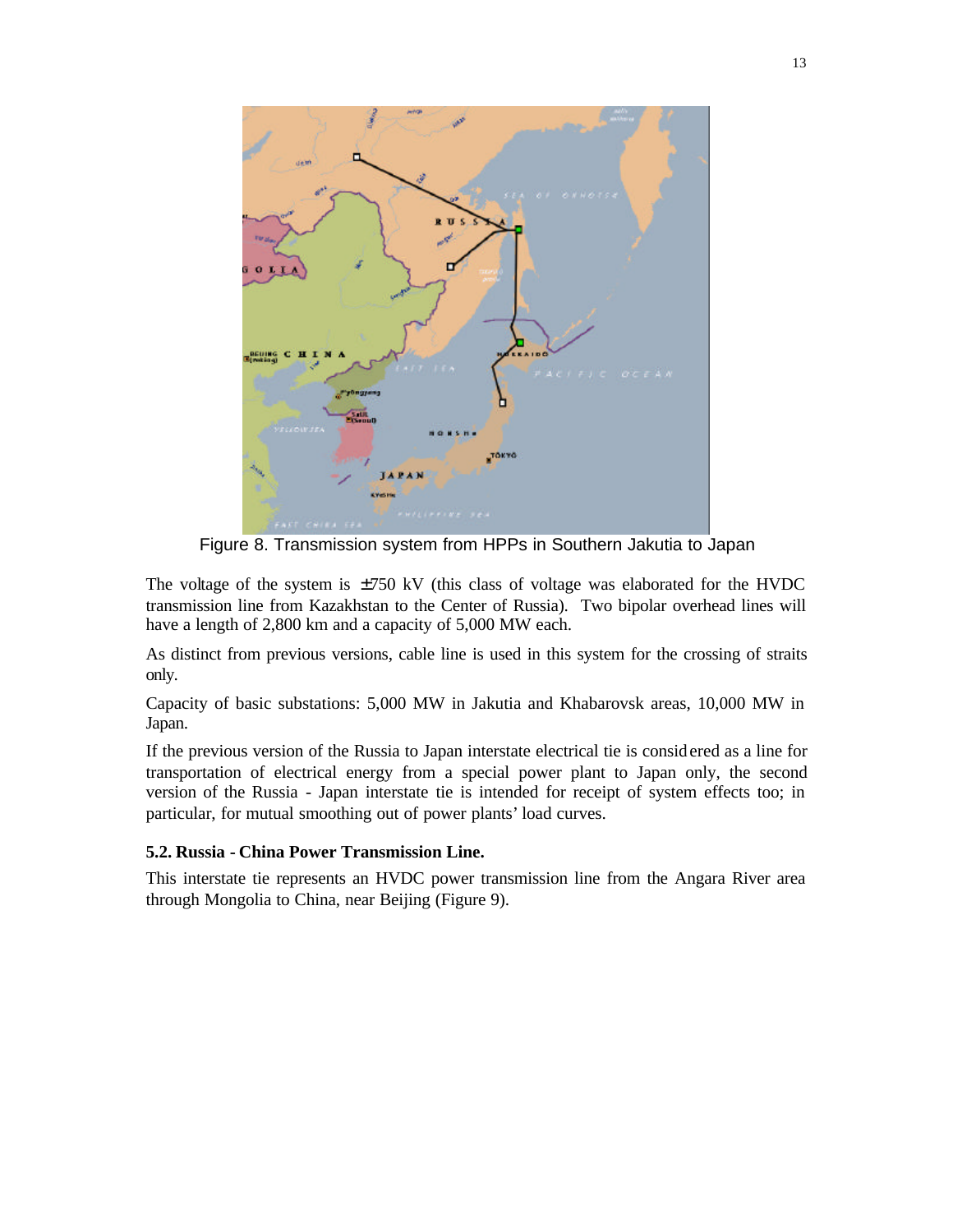

Figure 9. Transmission line from the Angara River area to Beijing

In this part of Russia there are several big HPPs (Bratskaja, Yst-Ilimskaja, Krasnojarskaja, and Boguchanskaja (under construction)).

Power transmission can provide Northeastern China with relatively cheap electrical energy, and receipt of system effects can be provided too.

Transfer capacity of the HVDC transmission line is 3000 MW at a voltage level of ±600 kV.

#### **5.3. «HVDC Bus» Siberia to the Russian Far East.**

«HVDC Bus» is a new or rather well forgotten term. 50 years ago the famous Russian academician Professor Naiman spoke up for the HVDC Bus from the Atlantic Ocean to the Pacific Ocean. At that time it was an absolutely fantastic idea. Now the idea is still fantastic, but not absolutely. And the rather short «Bus» is real idea.



Figure 10. HVDC Bus from Siberia to the Russian Far East The Bus is intended for gathering and distributing electrical power.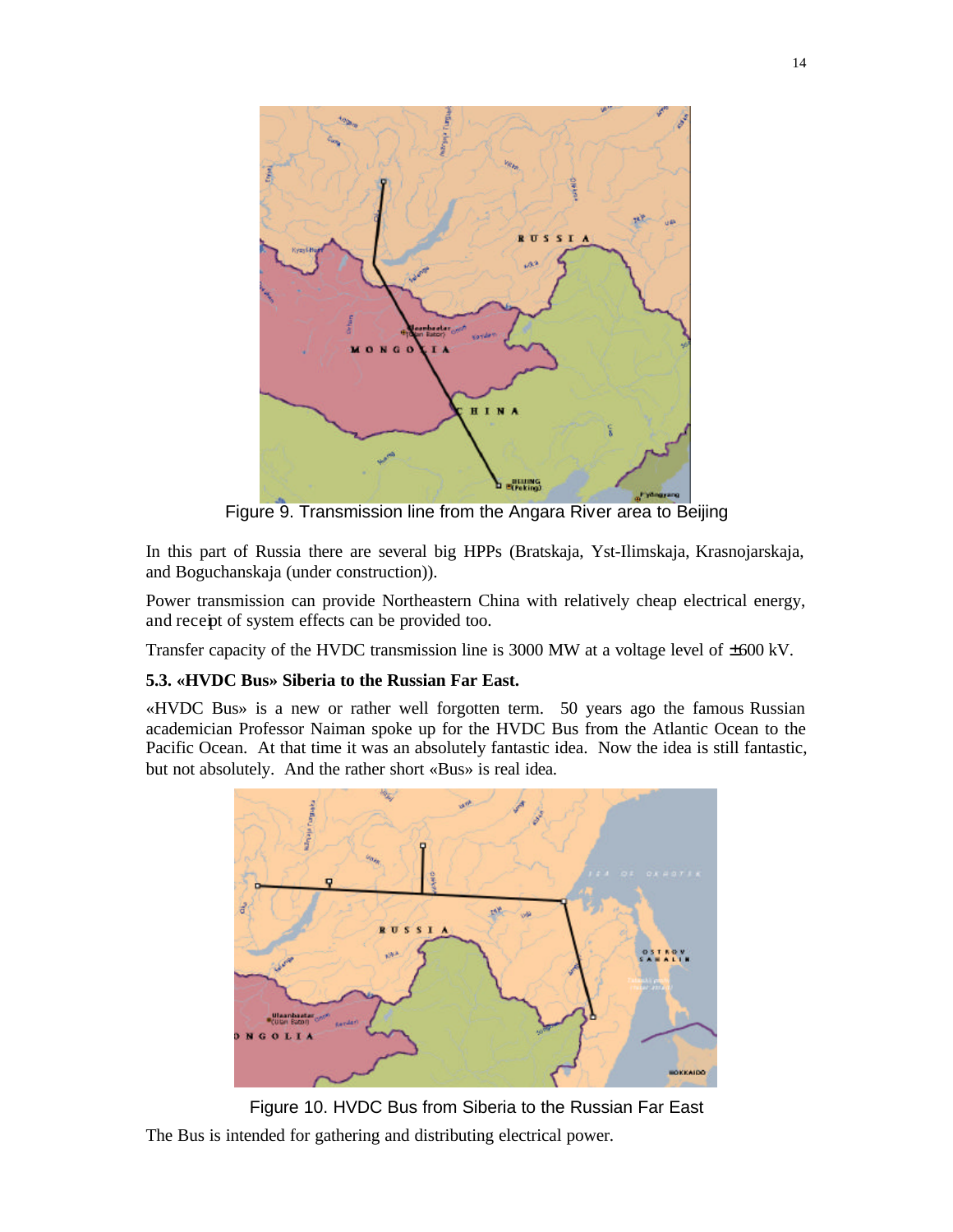On the Bus, power capacity of 15 - 20 GW is gathered from the Tugurskaya TiPP and several existing and projected HPPs. This power can be used to supply consumers in this part of Russia and for export to other NEA countries.

The Bus can be executed as two bipolar HVDC transmission lines of  $\pm$ 750 kV and a length of about 2500 km.

The Tugurskaya TiPP and some HPPs can operate at variable turbine rotating speeds, as all power from these HPPs and TiPP is output to the HVDC transmission system. The alignment of the TiPP power output diagram is provided.

# **5.4. Interstate Electrical Tie from Russia to the USA.**

This interesting idea was considered according to the initiative of the Global Energy Network Institute (GENI) several years ago.



Figure 11. Interstate Electrical Ties from Russia to the US

On the Russian side several variants of power transmission were proposed; in particular, extension of the tie to the Siberia power system and (or) to the Russia Far East power system was considered. Connection of a prospective Pengenskaya TiPP to this power link is proposed.

Of course, the interstate tie can be created on the basis of an HVDC power transmission system because there are different frequency standards in Russian and North American power systems, as well as the Bering Sea strait, which must be crossed with a cable line.

The length and transfer capacity of the power transmission system were varied in wide range. The system may be connected with other lines from the Russian Far East to other NEA countries.

Cable through the Bering Strait can be laid on the sea floor or in a railway tunnel. The idea of the railway tunnel was spoken of in the early twentieth century. Moreover, a joint-stock company was created at that time. But the world war and the revolution in Russia prevented the idea, unfortunately.

It goes without saying that the creation of the interstate tie belongs to the remote future.